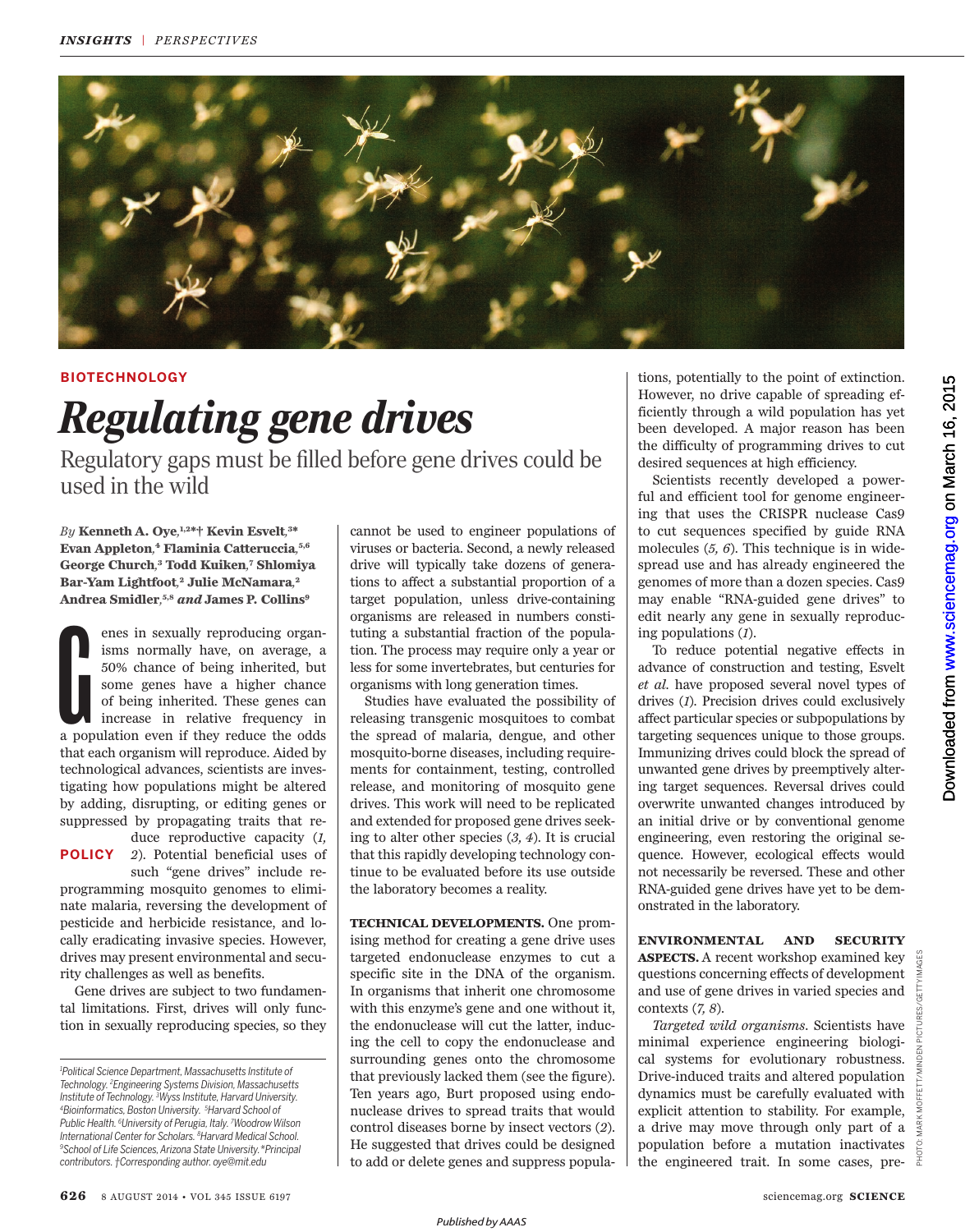ferred phenotypes might be maintained as long as new drives encoding updates are periodically released. The effects of a strategy dependent on repeatedly releasing drives to alter a population should be thoroughly assessed before use.

*Nontargeted wild organisms*. In theory, precision drives could limit alterations to targeted populations, but the reliability of these methods in preventing spread to nontarget or related populations will require assessment. To what extent and over what period of time might cross-breeding or lateral gene transfer allow a drive to move beyond target populations? Might it subsequently evolve to regain drive capabilities in populations not originally targeted? There may also be unintended ecological side effects. Contained field trials should be performed before releasing organisms bearing a drive that spreads the trait.

*Crops and livestock.* A technology capable of editing mosquito populations to block disease transmission could also be used to alter populations of agricultural plants or livestock by actors intent on doing harm. However, doing so surreptitiously would be difficult because many drive-containing organisms must be released to alter populations within a reasonable time span. Moreover, drives are unlikely to spread undetected in contract seed production farms

and animal breeding facilities that test for the presence of transgenes. It would thus be difficult to use drives to affect food supplies in the United States and other countries that rely on commercial seed production and artificial insemination. Developing countries that do not use centralized seed production and artificial insemination could be more vulnerable.

*Humans.* Gene drives will be ineffective at altering human populations because of our long generation times. Furthermore, wholegenome sequencing in medical diagnostics could be used to detect the presence of drives. Drives are thus not a viable method for altering human populations. Rare individuals might experience an allergic reaction to peptides in the Cas9 protein if exposed to an affected organism. Thus, toxicological studies should be conducted to confirm that proposed drive components are safe.

**TOWARD RISK MANAGEMENT.** We recommend the following steps toward integrated management of environmental and security risks:

(i) Before any primary drive is released in the field, the efficacy of specific reversal drives should be evaluated. Research should assess the extent to which the residual presence of guide RNAs and/or Cas9 after reversal might affect the phenotype or





fitness of a population and the feasibility of reaching individual organisms altered by an initial drive.

(ii) Long-term studies should evaluate the effects of gene drive use on genetic diversity in target populations. Even if genome-level changes can be reversed, any population reduced in numbers will have reduced genetic diversity and could be more vulnerable to natural or anthropogenic pressures. Genome-editing applications may similarly have lasting effects on populations owing to compensatory adaptations or other changes.

(iii) Investigations of drive function and safety should use multiple levels of molecular containment to reduce the risk that drives will spread through wild populations during testing. For example, drives should be designed to cut sequences absent from wild populations, and drive components should be separated.

(iv) Initial tests of drives capable of spreading through wild populations should not be conducted in geographic areas that harbor native populations of target species.

(v) All drives that might spread through wild populations should be constructed and tested in tandem with corresponding immunization and reversal drives. These precautions would allow accidental releases to be partially counteracted.

(vi) A network of multipurpose mesocosms and microcosms should be developed for testing gene drives and other advanced biotechnologies in contained settings.

(vii) The presence and prevalence of drives should be monitored by targeted amplification or metagenomic sequencing of environmental samples.

(viii) Because effects will mainly depend on the species and genomic change rather than the drive mechanism, candidate gene drives should be evaluated on a case-bycase basis.

(ix) To assess potentially harmful uses of drives, multidisciplinary teams of experts should be challenged to develop scenarios on deliberate misuse.

(x) Integrated benefit-risk assessments informed by the actions recommended above should be conducted to determine whether and how to proceed with proposed gene drive applications. Such assessments should be conducted with sensitivity to variations in uncertainty across cases and to reductions in uncertainty over time.

**REGULATORY GAPS.** The prospective development of drives highlights the need for regulatory reform. Currently, U.S. regulations would treat drives as veterinary medicines or toxins. U.S. policies and international security regimes rely on a